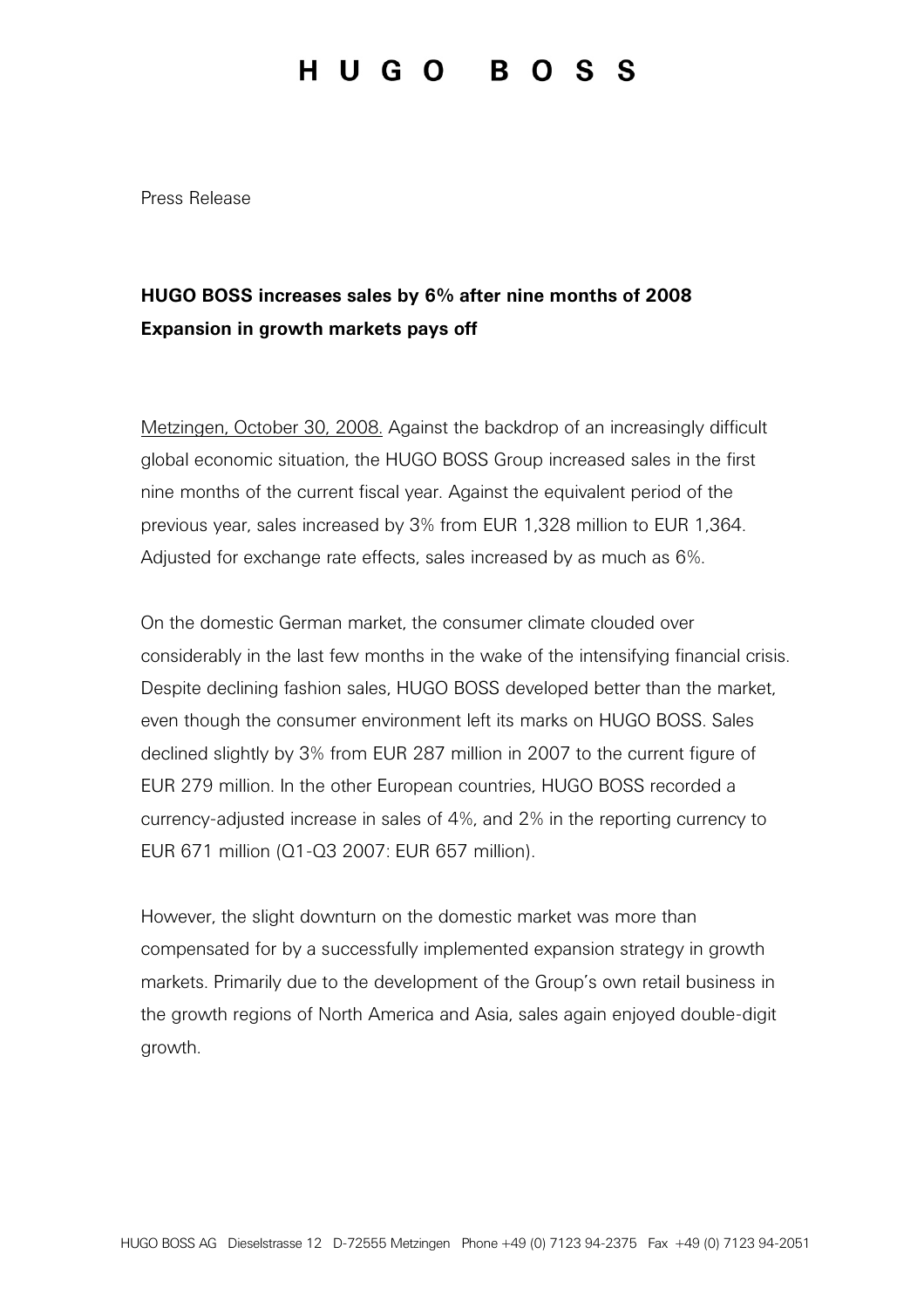## HUGO BOSS

On the American continent, the HUGO BOSS Group improved sales after adjustment for currency effects by 13% in the first nine months of fiscal 2008. Sales in the USA increased by 16% in local currency to the end of the third quarter 2008, despite the general trend of consumer restraint.

In the first nine months of 2008, in the region of Asia/Other Regions, HUGO BOSS sales increased by 29% in local currency and by 22% in the reporting currency to EUR 153 million (Q1-Q3 2007: EUR 126 million). Development in the People's Republic of China was particularly pleasing, with sales growth of 35%, emphasizing its importance as a growth market for the Group.

The global expansion of the Group's own retail business results in the company now operating 314 stores. With sales growth of 17%, they made a significant contribution to the development of Group sales in the last nine months.

In the third quarter of 2008, the EBIT at EUR 199 million was down 8% against the previous-year figure of EUR 218 million. Adjusted for the effects from the change to the Managing Board and one-time consultancy expenses, EBIT decreased by 1% to EUR 216 million. As a result of this and due to higher interest expenses, Group earnings declined by 17% to EUR 128 million (Q1-Q3 2007: EUR 153 million). At EUR 92 million, operating cash flow was by 35% significantly above the value of the previous year (Q1-Q3 2007: EUR 67 million).